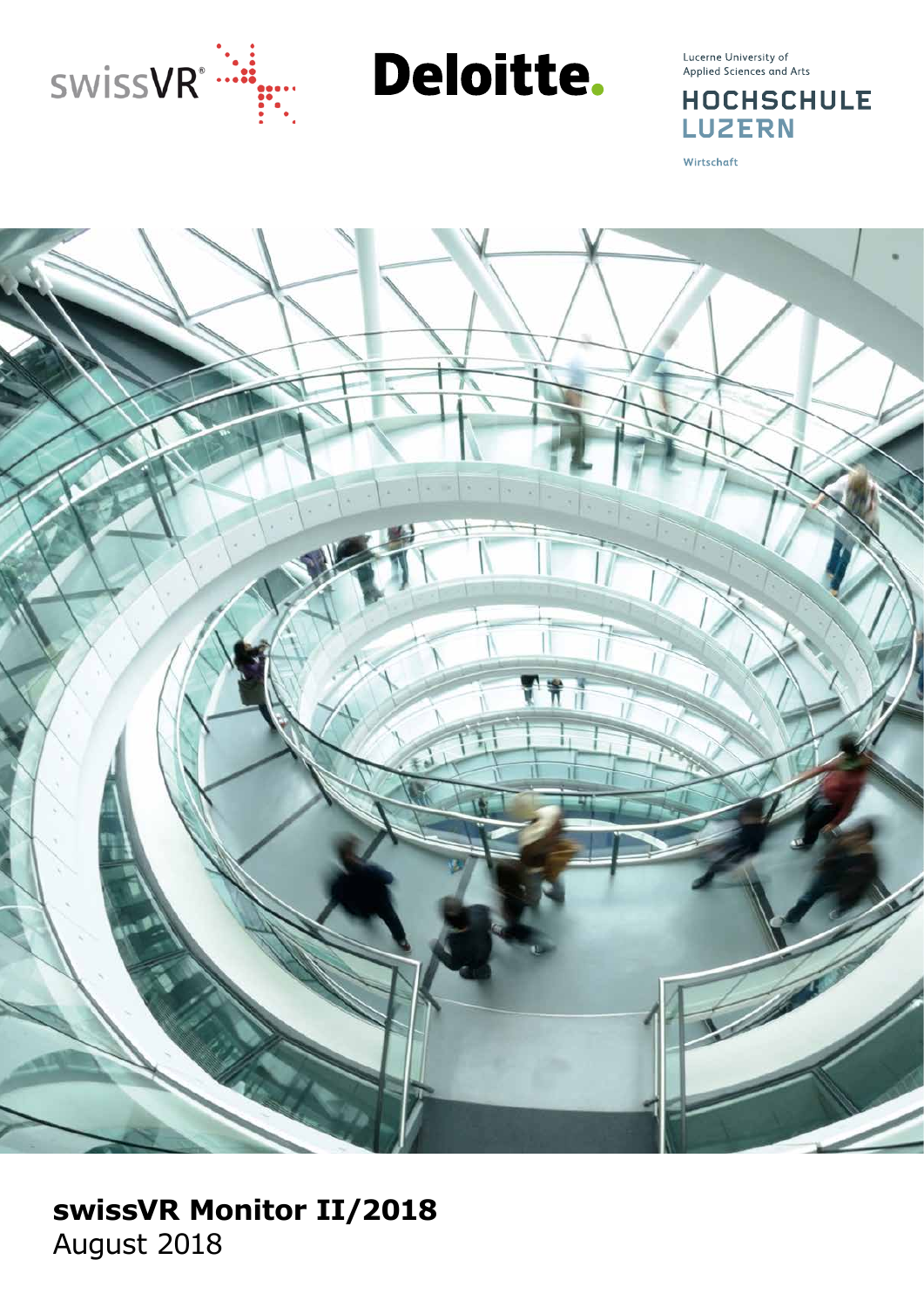# **Contents**

| Foreword                                                                   | 3  |
|----------------------------------------------------------------------------|----|
| Summary and key findings                                                   | 4  |
| Outlook and economic factors                                               | 5  |
| Economic, sector and business outlook                                      | 5  |
| Regulatory and statutory factors                                           | 6  |
| Organisation and framework for Board of Directors mandates                 | 7  |
| Directors and Officers liability insurance                                 | 7  |
| Number of Board meetings and time spent on Board activities                | 8  |
| Focus topic: Board remuneration                                            | 9  |
| Key aspects of remuneration                                                | 9  |
| Criteria determining remuneration                                          | 10 |
| Level of remuneration and responsibility for proposing remuneration levels | 11 |
| Remuneration models and types of payment                                   | 13 |
| Interview with Karin Lenzlinger Diedenhofen                                | 16 |
| Contacts and authors                                                       | 19 |
|                                                                            |    |

### **About the survey**

This is the fourth edition of swissVR Monitor and is based on a survey of 344 members of Swiss company Boards of Directors. The aim of the survey is to gauge Board members' attitudes to the outlook for business, environmental factors and structural issues. This edition also focuses specifically on the topic of remuneration for Board members.

The swissVR Monitor survey was conducted by swissVR in collaboration with Deloitte AG and the Lucerne University of Applied Sciences and Arts between 18 June and 28 July 2018. A total of 344 Board members took part, representing listed companies as well as small and medium-sized companies (SMEs) from every major sector of the Swiss economy. The

aim of swissVR Monitor is to offer Board members a benchmark for comparing the issues facing their own Board with those facing their counterparts on other company Boards. swissVR Monitor also aims to share with the wider public the ways in which Board members perceive their role and the current economic situation.

#### **A note on the methodology**

When comparing survey results over time, please note that the sample may have changed. Percentage figures are rounded to add up to 100. Company size is defined by workforce: small companies have between 1 and 49 employees, medium-sized companies have between 50 and 249 employees, and large companies have 250 or more employees.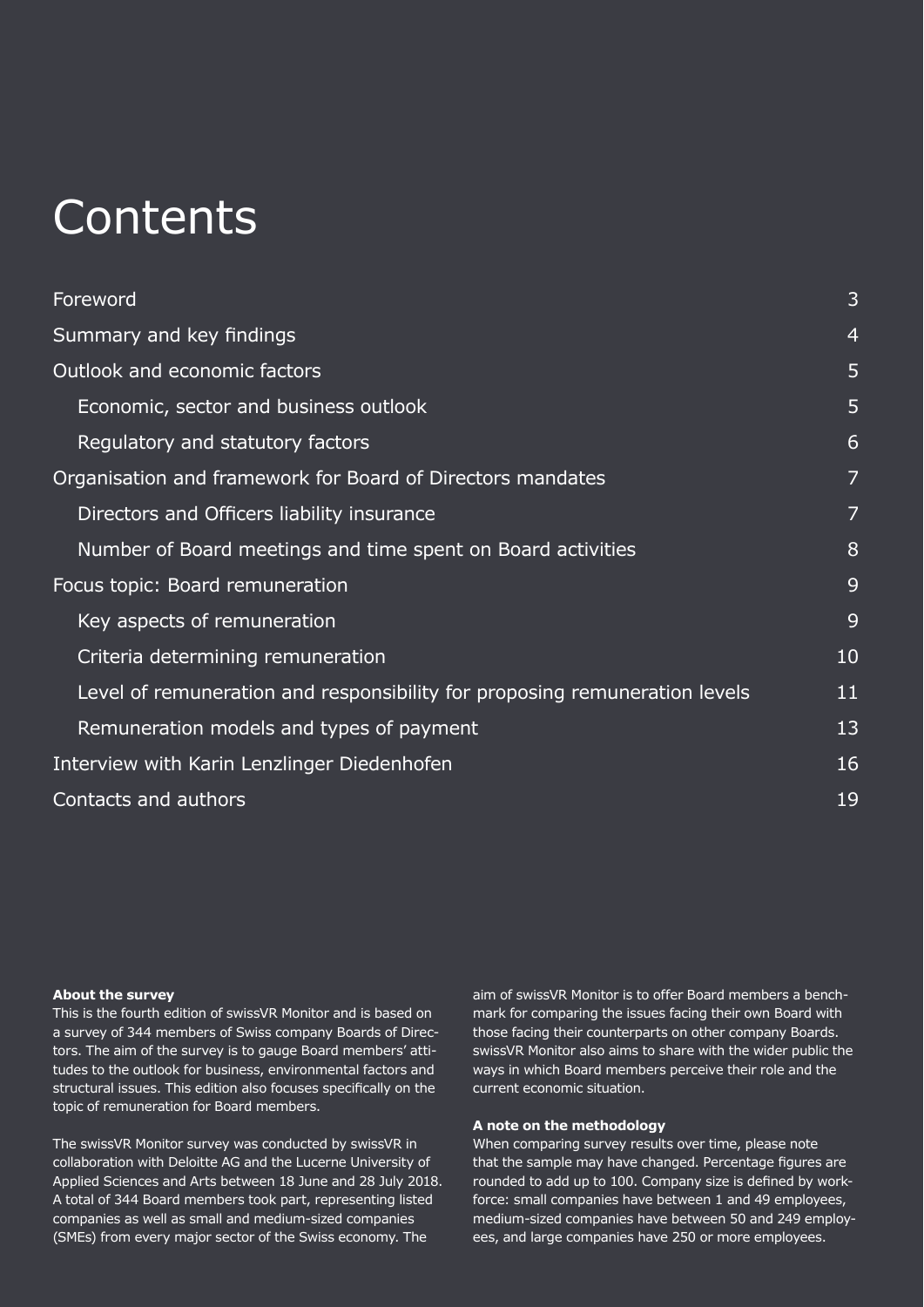# Foreword

**Two-thirds of Board members believe that the time they spend on their mandate is a key criterion for determining their remuneration. And, just under half believe that the scope of the responsibility and the risk they take should play a part in determining their remuneration. The findings of swissVR Monitor II/2018 also show that there is wide variation between Board members in both time commitment and remuneration.**

#### Dear reader,

We are delighted to bring you *swissVR Monitor II/2018,* a survey conducted jointly by swissVR, Deloitte and the Lucerne University of Applied Sciences and Arts. For this issue, we surveyed 344 members of Boards of Directors across Switzerland. The findings are therefore an excellent reflection of their attitudes to the economy and the outlook for business and relevant areas of their own role. The special focus topic in this issue is the remuneration of Board members.

*swissVR Monitor II/2018* provides a number of insights:

- **•** 60% of the Board members surveyed rate the economic outlook for their own company over the next 12 months as positive.
- **•** Just under two-thirds of those surveyed believe that the complexity of regulation in general will have a negative impact on their company over the next five years.
- **•** The total time Board members spend on their role (including meetings, preparation and training) is several times their commitment to attend meetings.
- **•** The majority of Board members know what other members are paid and welcome transparency in making details of their remuneration available to shareholders as part of good corporate governance.
- **•** In response to a question about the five most important factors influencing remuneration, two-thirds of Board members cite the time commitment. The second most frequently cited factor is the scope of the responsibility and risk taken by Board members (identified by just under half of those surveyed).
- **•** The majority of Board members surveyed receive a flat-rate payment for their services (57%) or a flat-rate payment plus a payment for each meeting they attend (18%).

We would like to thank all the Board members who participated in the swissVR Monitor survey. We hope you will find this report an informative and enjoyable read.

 $C$   $R$ 

 $\begin{array}{ccc} \begin{array}{ccc} \end{array} & \begin{array}{ccc} \end{array} & \begin{array}{ccc} \end{array} & \begin{array}{ccc} \end{array} & \begin{array}{ccc} \end{array} & \begin{array}{ccc} \end{array} & \begin{array}{ccc} \end{array} & \begin{array}{ccc} \end{array} & \begin{array}{ccc} \end{array} & \begin{array}{ccc} \end{array} & \begin{array}{ccc} \end{array} & \begin{array}{ccc} \end{array} & \begin{array}{ccc} \end{array} & \begin{array}{ccc} \end{array} & \begin{array}{ccc} \end{array} & \begin{array}{ccc} \end{array} & \begin{array}{$ 

Deloitte Switzerland of Applied Sciences and Arts

 $(4.1 -$ 

**Cornelia Ritz Bossicard Reto Savoia Prof. Dr. Christoph Lengwiler** President swissVR Vice Chairman & Deputy CEO Lecturer IFZ/Lucerne University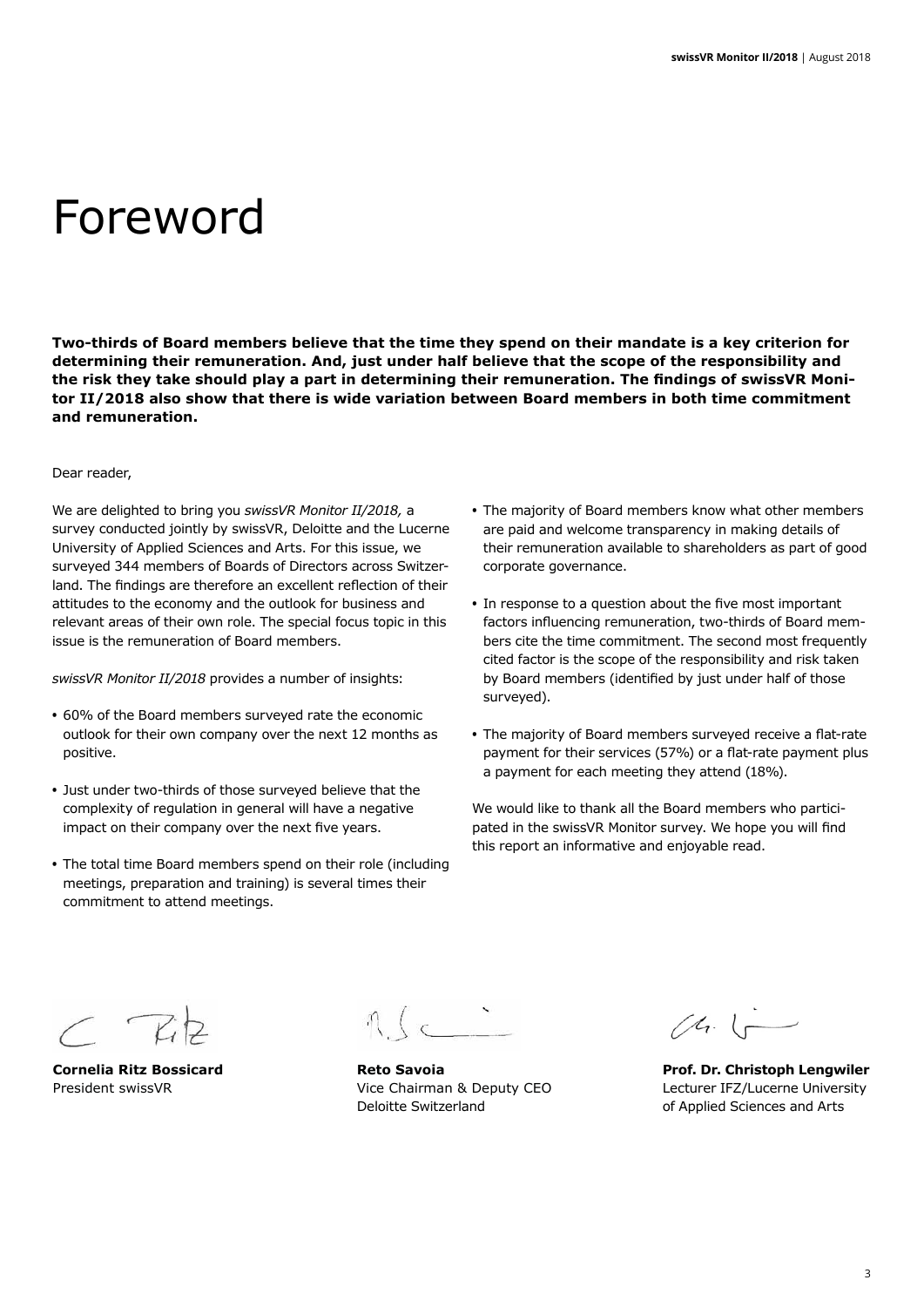# Summary and key findings

# $\bigcap \mathsf{O}_\mathsf{O}'$

rate the outlook for their company over the next 12 months as positive.

65%

expect the complexity of regulation in general to have a negative impact on their company over the next five years.

# 67%

attend between three and six meetings a year as a Board member.

# 70%

welcome making remuneration transparent to shareholders as part of good corporate governance.



regard the time spent on Board activities as a key criterion for determining their remuneration



# 57%

receive a flat-rate annual payment for their mandate.

#### **Views of corporate outlook remain positive**

60% of Board members rate their company's prospects over the next 12 months as positive. This is slightly down on the 64% who had this view six months ago (swissVR Monitor I/2018) but more positive than their expectations for the economy (which 54% rate as positive) and for their sector (46%).

#### **Regulation expected to have a negative impact**

Sector-specific regulation and the complexity of regulation in general are rated highest among all the regulatory and statutory factors affecting companies. A majority of respondents also expect both factors to have a negative impact on their company. The same is true of EU/international regulation, with 61% of respondents expecting this to have a negative impact on their company.

#### **Meetings only a small part of the time Board members spend on their mandate**

33% of Board members surveyed attend three or four meetings a year (excluding committee meetings) and 34% attend five or six meetings. 70% surveyed spend between 6 and 30 working days a year on their role, while a further 17% spend more than 30 days. The total time commitment to the role (including reading documents, preparation, committee meetings, etc.) is therefore several times that of just attending meetings.

#### **Transparency over remuneration**

Most Board members want to be transparent about their remuneration, and most companies achieve this in practice. 89% of those surveyed say that they know what remuneration other Board members are receiving. 70% believe that providing shareholders with transparent and detailed information about remuneration is part of good corporate governance.

#### **Clear priorities in criteria for determining remuneration**

Two-thirds of Board members (67%) believe that the time they spend on their mandate is one of the top five criteria for determining their remuneration. Almost half (48%) cite the level of responsibility and risk they have as Board members, while 42% cite the demands on them in terms of experience, expertise and networks. Very few Board members cite the success of the company (20%) or the personal performance of individual Board members (16%) as an important criterion.

### **Flat-rate payment is the most common type of remuneration**

Almost three in five Board members (57%) receive a flat-rate payment. A further one in five (22%) receive a flat-rate payment plus payment for each meeting attended or solely payment for attendance (18% and 4% respectively). Variable components based on company results are relatively uncommon.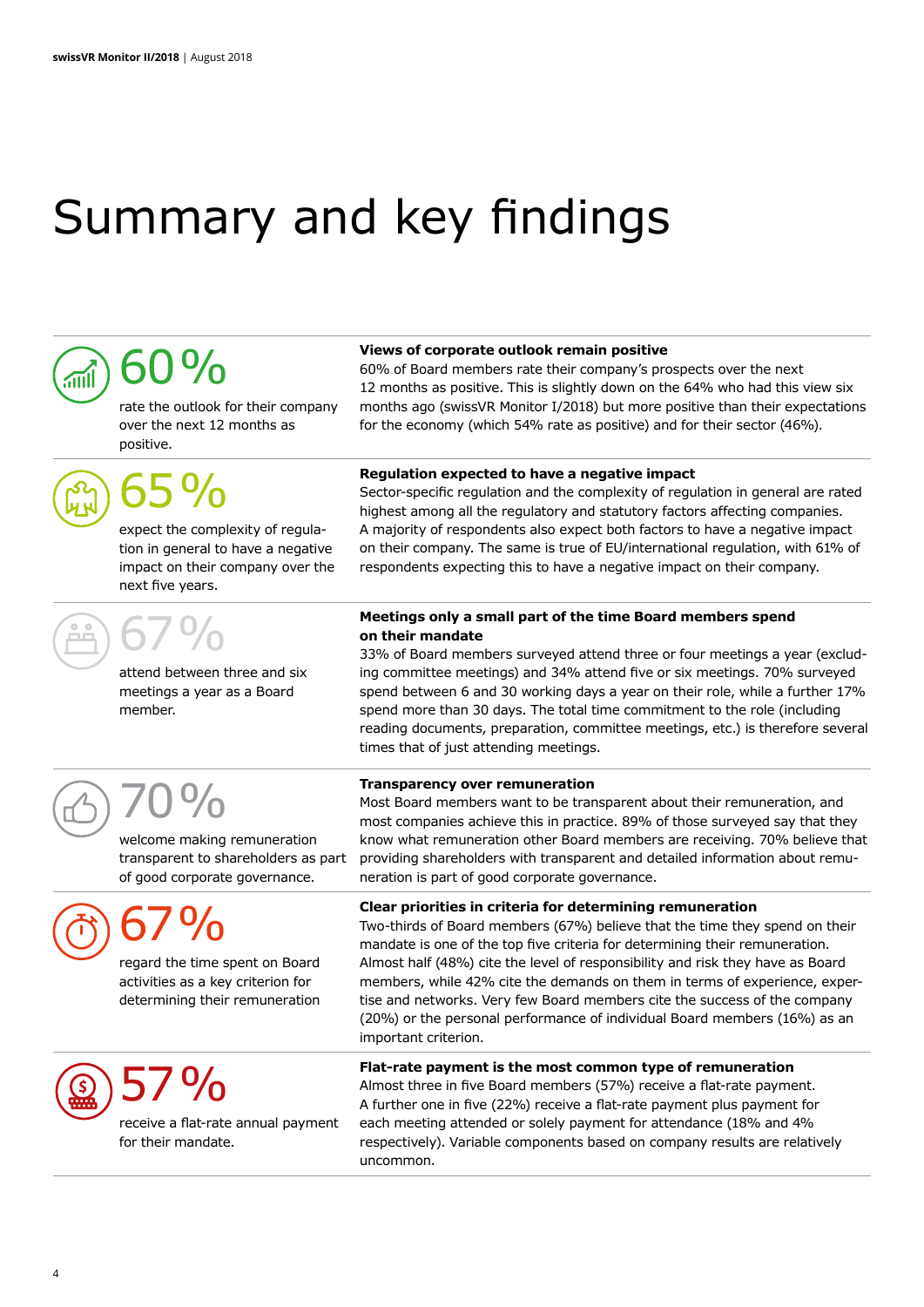# Outlook and economic factors

### **Economic, sector and business outlook**

The Board members surveyed for swissVR Monitor II/2018 continue to rate the **economic, sector and business outlook** for their company over the next 12 months as positive. However, there are variations between individual indicators. For example, Board members rate the business outlook for their own company more positively than the outlook for their sector. Surprisingly, thirteen per cent fewer Board members rate the country's economic outlook as positive compared with six months ago (swissVR Monitor I/2018), despite the fact that over recent months, positive expectations for the economic environment in Switzerland have stabilised at a high level (see Chart 1).

54% of those surveyed rate Switzerland's **economic outlook** as positive. Compared with swissVR Monitor I/2018, the proportion of Board members rating the country's economic outlook as neutral has risen from 32% to 45%. This means that overall, Board members have the same positive view of the outlook for the economy as they did a year ago (swissVR Monitor II/2017).

On balance, Board members rate the **prospects for their sector** as the most negative of the three: 46% rate the prospects for their sector as positive, while 10% rate them as negative.

Board members' rating of the **prospects for their own company** remains positive, with 60% of those surveyed rating them as positive, 33% as neutral and 7% as negative.

As in the two previous surveys (swissVR Monitor II/2017 and I/2018), Board members in the information and communications technology sector, and manufacturing and chemicals sectors are most likely to rate their company's prospects as positive (76% and 73% respectively of those surveyed). In contrast, the proportion of Board members rating their company's prospects as positive is below average in retail and consumer goods (57% of those surveyed) and in financial services (51%). Because of the small sample, it is not possible to draw reliable conclusions about other sectors, such as construction or pharmaceuticals and life sciences.



### **Chart 1. Rating of prospects for the next 12 months (swissVR Monitor I/2017, II/2017, I/2018 and II/2018)**

**Question: How do you rate the prospects for the Swiss economy / your sector / your company's business over the next 12 months?**

Note: The remaining percentages that add up to a hundred are made up of neutral answers.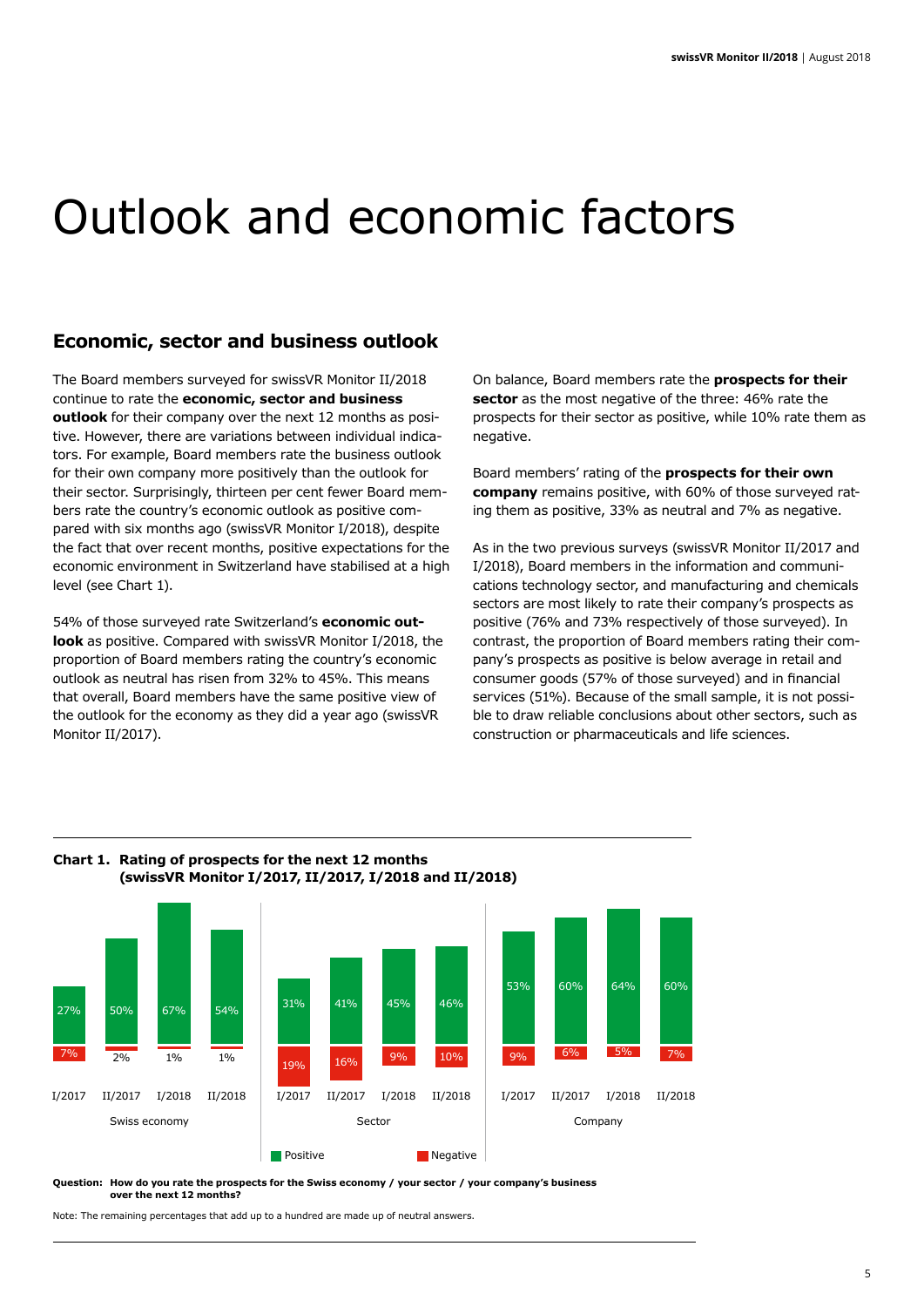### **Regulatory and statutory factors**

Board members were asked about the current and future importance to their company of selected regulatory and statutory factors (earlier editions of swissVR Monitor asked similar questions concerning political, demographic, social and economic factors). Respondents rated the current importance of eight factors on a scale from 1 to 5, where one was "Unimportant" and 5 was "Very important". They also reported whether they thought the same factors would have a positive or negative impact on their company over the next five years (see Chart 2).

**Sector-specific regulation** and the **complexity of regulation in general** are currently rated the most important of all eight factors, with average values of 4.0 and 3.9 respectively. Most Board members expect both categories to have a negative impact on their companies over the next five years (52% and 65% of respondents respectively).

The average impact of both the **general amount of regulation** and **data protection law** is rated at 3.8. The EU's new

General Data Protection Regulation (GDPR), which came into force on 25 May 2018, is likely to have increased the perceived importance of data protection legislation, with 58% of those surveyed expecting the general amount of regulation to have a negative impact on their company in future, in line with their expectations for sector-specific regulation and the complexity of regulation in general. 47% of those surveyed expect data protection legislation to have a negative impact while only 10% expect a positive impact.

The factors perceived as being of medium importance include **EU/international regulation** (average value 3.5), **labour market regulation** (3.3), the **tax system** (3.3) and **consumer protection** (3.0).

It is striking that the net balance for the next five years is negative for all the regulatory and statutory factors surveyed. The only potential positive expectations relate to data protection legislation (10% of those surveyed), the tax system (8%) and consumer protection (6%).



### **Chart 2. Regulatory and statutory factors (today; score 1–5 averages)**

**Questions: How do you (currently) rate the importance to your company of the following regulatory and statutory factors? In your view, how will the following regulatory and statutory factors develop over the next five years?**

Note: The remaining percentages that add up to a hundred are made up of neutral answers.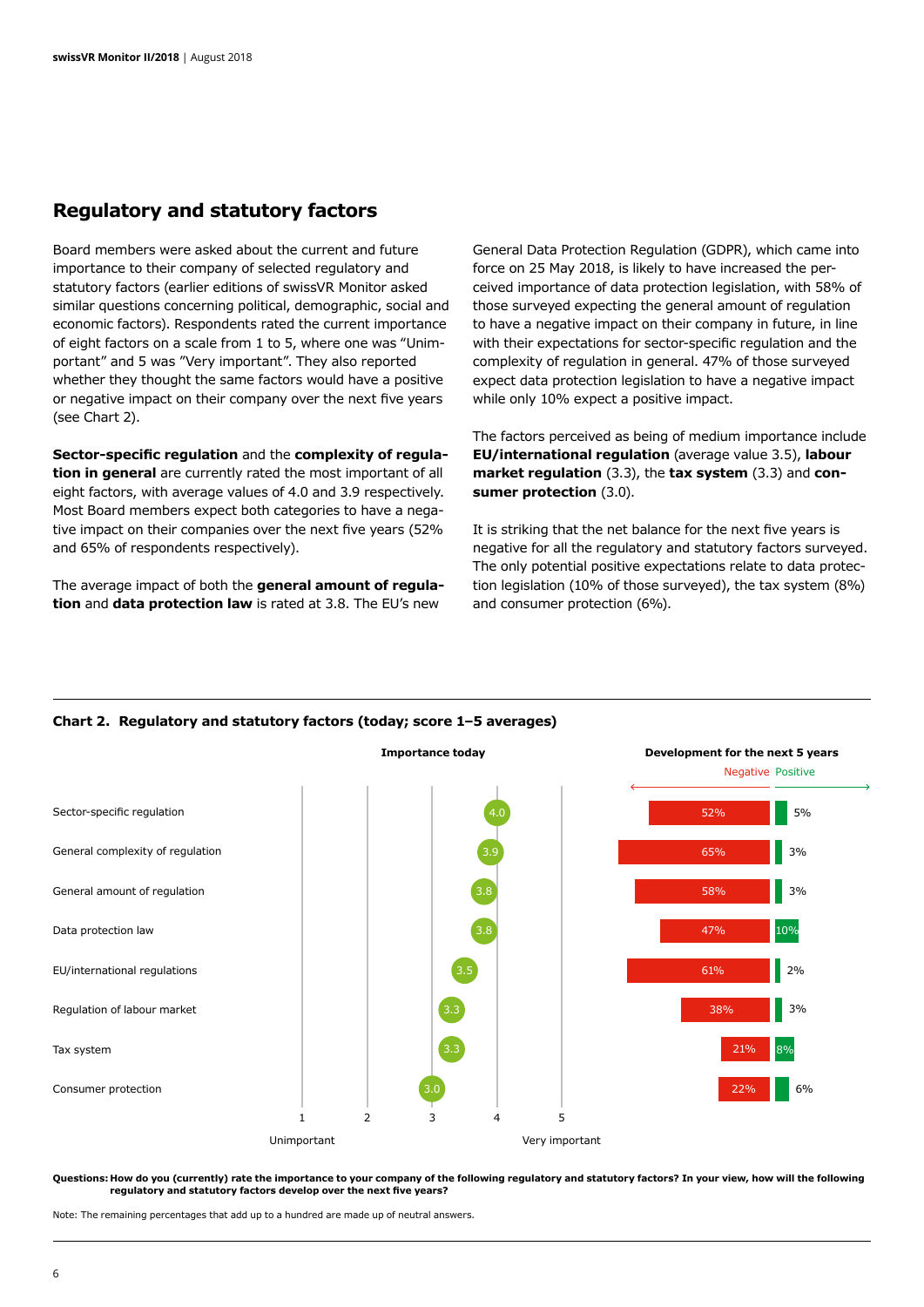# Organisation and framework for Board of Directors mandates

### **Directors and Officers liability insurance**

Over recent years, the topic of liability claims against Board members has increased in importance in Switzerland. As a result, the willingness to institute claims against individuals where there is a suspected breach of responsibility, leading to damage or harm, has also increased. It can therefore be expected that regulatory demands on the liability of Boards of Directors will be tightened in future (see Chart 2, page 6).

Even where they prove unfounded, liability claims impose an emotional and financial burden on the managers and Board members against whom they are made. **Directors and Officers (D&O) liability insurance** offers some measure of protection, as it meets the cost of legal advice and defence, compensation payments, etc. However it is important to specify the nature and extent of the risks covered by such liability insurance.

The findings of the swissVR Monitor II/2018 survey demonstrate that most companies (71%) arrange insurance for their Board members and officers themselves (see Chart 3). A further 5% of Board members report having taken out a personal D&O insurance policy.

This means that only one-quarter of those surveyed (24%) have no liability insurance cover. A detailed analysis shows that 56% of these individuals serve on the Board of small companies (up to 49 employees), while 31% serve on the Board of medium-sized companies (between 50 and 249 employees).

85% of Board members in all large companies surveyed have D&O liability insurance, compared with 59% of Board members in small companies.



**Question: Do you hold Directors and Officers liability insurance (D&O insurance)?**

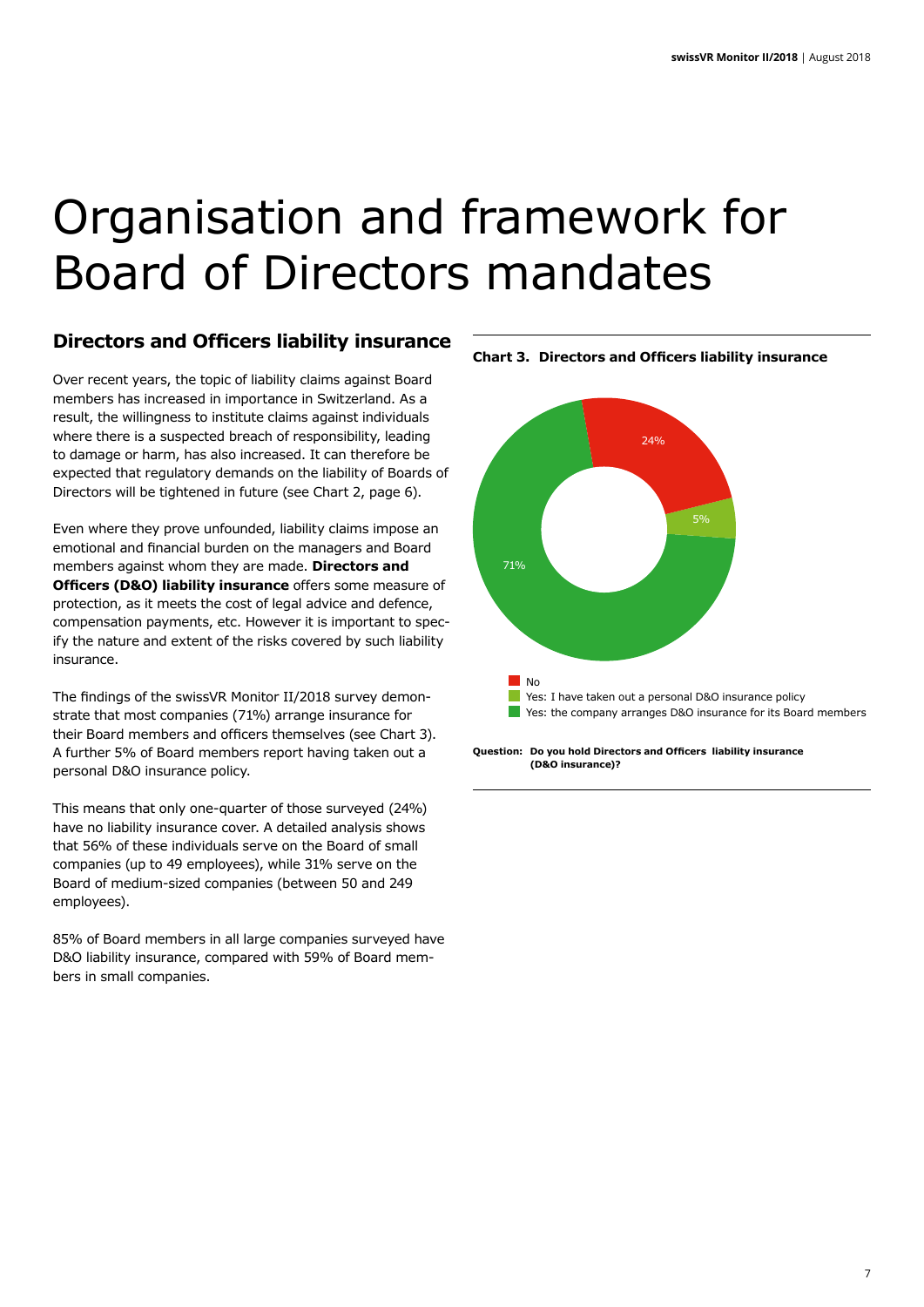### **Number of Board meetings and time spent on Board activities**

The **number of Board meetings attended each year**  (excluding committee meetings) varies widely between members. In general terms, however, two-thirds (67%) of those surveyed attend at least three meetings a year, 33% attend three or four, and 34% attend five or six (see Chart 4). More than one-quarter (29%) attend seven or more meetings a year. Board members of large companies make up half of all these cases. Only a very small minority of Board members (4%) attend fewer than three meetings a year.

The **time spent on Board activities** also varies widely. Including preparation, meetings and training, around 13% of Board members surveyed estimate that they spend between one and five working days a year on their role, with a further 25% estimating the time commitment at between six and ten days. For a further 31%, the estimated time commitment is between 11 and 20 working days a year; 14% put their commitment at between 21 and 30 days, and 17% at more than 30 days.

The time individuals commit to their mandate depends on the role they have on the Board. For example, 24% of all Board Chairmen spend more than 30 days a year on their role compared with half that proportion – 12% – of all ordinary Board members.

The time commitment of Board members varies not only by sector and company size but also in terms of the company's financial position and complexity, the interaction between shareholders, Board and management in corporate governance, the shareholder structure, and the role an individual has on the Board. Over time, the level of commitment may vary widely (for example, during crises), and this is taken into consideration when considering accepting a Board mandate.

Chart 4 also shows that participation in regular Board meetings accounts for only a relatively small proportion of an individual's total time commitment. Activities such as reading documents and preparing for meetings, work on Board committees, informal discussions and representing the Board add significantly to the total, meaning that a Board member's total time commitment is several times that of solely attending meetings. It should also be borne in mind that – depending on the company situation – a Board member's time commitment may also increase considerably on an ad hoc basis, for exam-



**Chart 4. Number of Board meetings and time spent on** ple in a crisis. **Board mandate (in days)**

**Questions: How many main Board meetings (excluding committees) does your company hold each year? Approximately how much time per year do you spend on your Board mandate? (Please include meetings, preparation, training, etc.)**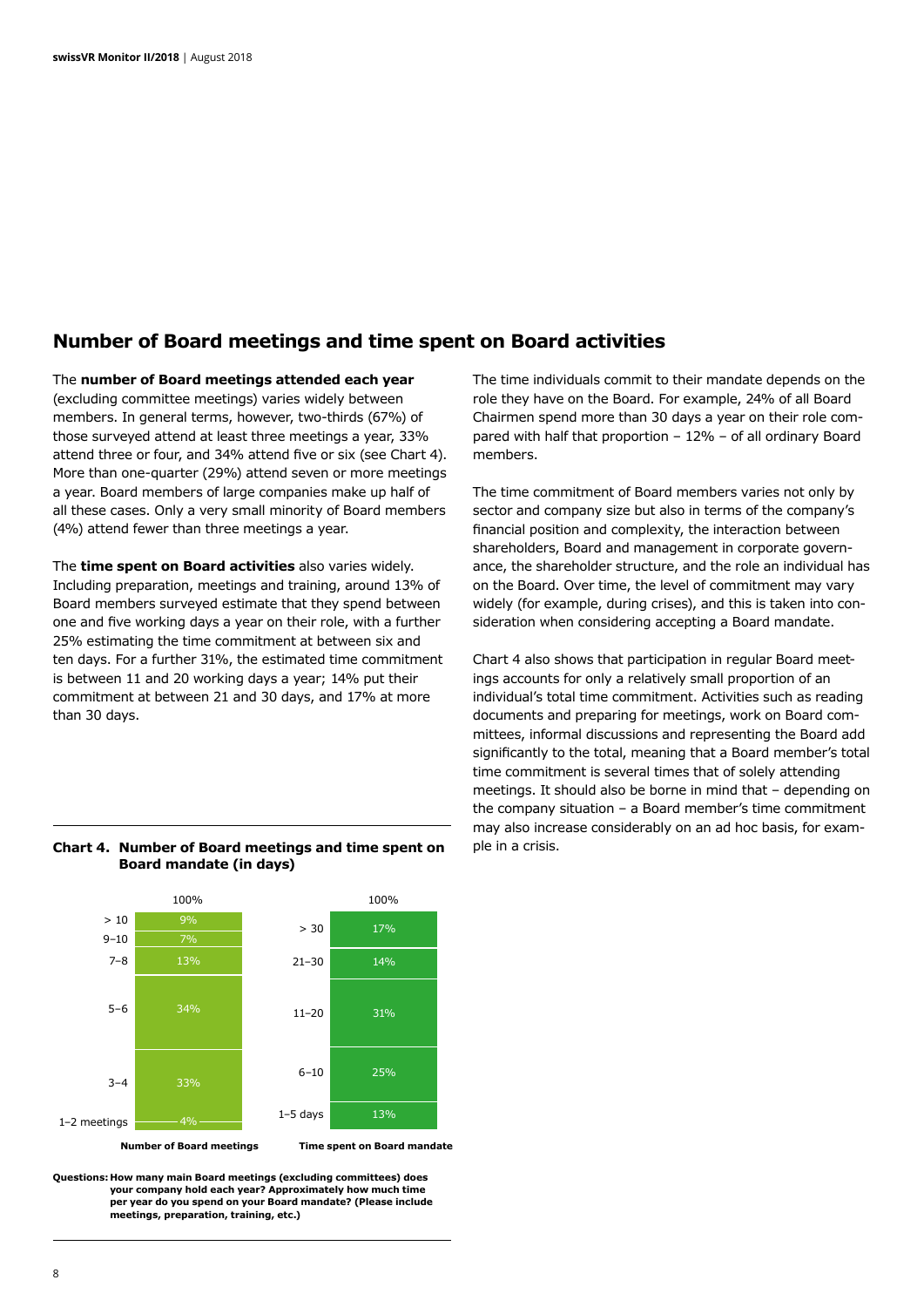# Focus topic: Board remuneration

### **Key aspects of remuneration**

The survey findings show a high level of transparency regarding remuneration across Boards and their committees, with most Board members believing that being adequately transparent to shareholders about Board remuneration is in the interests of good corporate governance. A significant majority of those surveyed strongly agree or somewhat agree with the statement **"I know what remuneration other Board members are receiving"** (89% and 6% respectively). A large majority also agree that **good governance requires detailed information being provided to shareholders about Board members' remuneration**, with 70% strongly agreeing and 22% somewhat agreeing (see Chart 5). The desire for transparency over remuneration is also likely to be linked to the Ordinance against Excessive Compensation at Listed Companies (VegüV) and the debate this has sparked.

The overwhelming majority of Board members surveyed also strongly or somewhat agree that the **allocation of remuneration within the Board is fair** (70% and 23% respectively). The picture is similar in response to the statement **"Remuneration reflects the diverse roles that Board members play"**, with 68% of Board members strongly agreeing and 17% somewhat agreeing. Remuneration within Boards is apparently seen as fair in cross comparison.

Responses to the statement **"Remuneration for individual Board members reflects their time and effort"** are rather more fragmented: only just under half of those surveyed strongly agree (46%), with almost one-third (28%) somewhat agreeing. Just over one-quarter (26%) disagree, 12% strongly and 14% somewhat. And, just over half of Board members (53%) disagree that **special remuneration is given for extraordinary commitment** (crises, special situations, etc.), with 18% somewhat disagreeing and 35% strongly disagreeing. More than half of all Board members believe that fluctuations in the time commitment required for the role are implicitly included in their remuneration, which is usually on a flat-rate basis. This seems to be especially the case for ordinary Board members: 63% agree somewhat or agree strongly that they receive no special remuneration for extraordinary commitment, compared with only 45% of Board Chairmen.

More than one-third of those surveyed (38%) disagree somewhat or strongly that the **Board discusses levels of remuneration and the remuneration system from time to time** (13% and 25% respectively), which probably reflects responses regarding responsibility for setting Board members' remuneration (see Chart 8 on page 12).

#### **Chart 5. Important aspects of remuneration**

I know what remuneration other Board members are receiving.

I think the allocation of remuneration within the Board is fair.

I believe that good governance requires detailed information being provided to shareholders about Board members' remuneration.

Remuneration reflects the diverse roles that Board members play.

Remuneration for individual Board members reflects their time and effort.

The Board discusses levels of remuneration and the remuneration system from time to time.

Special remuneration is given for extraordinary commitment (crises, special situations, etc.).



**Question: Please indicate your response to the following statements on remuneration for Board members in your company …**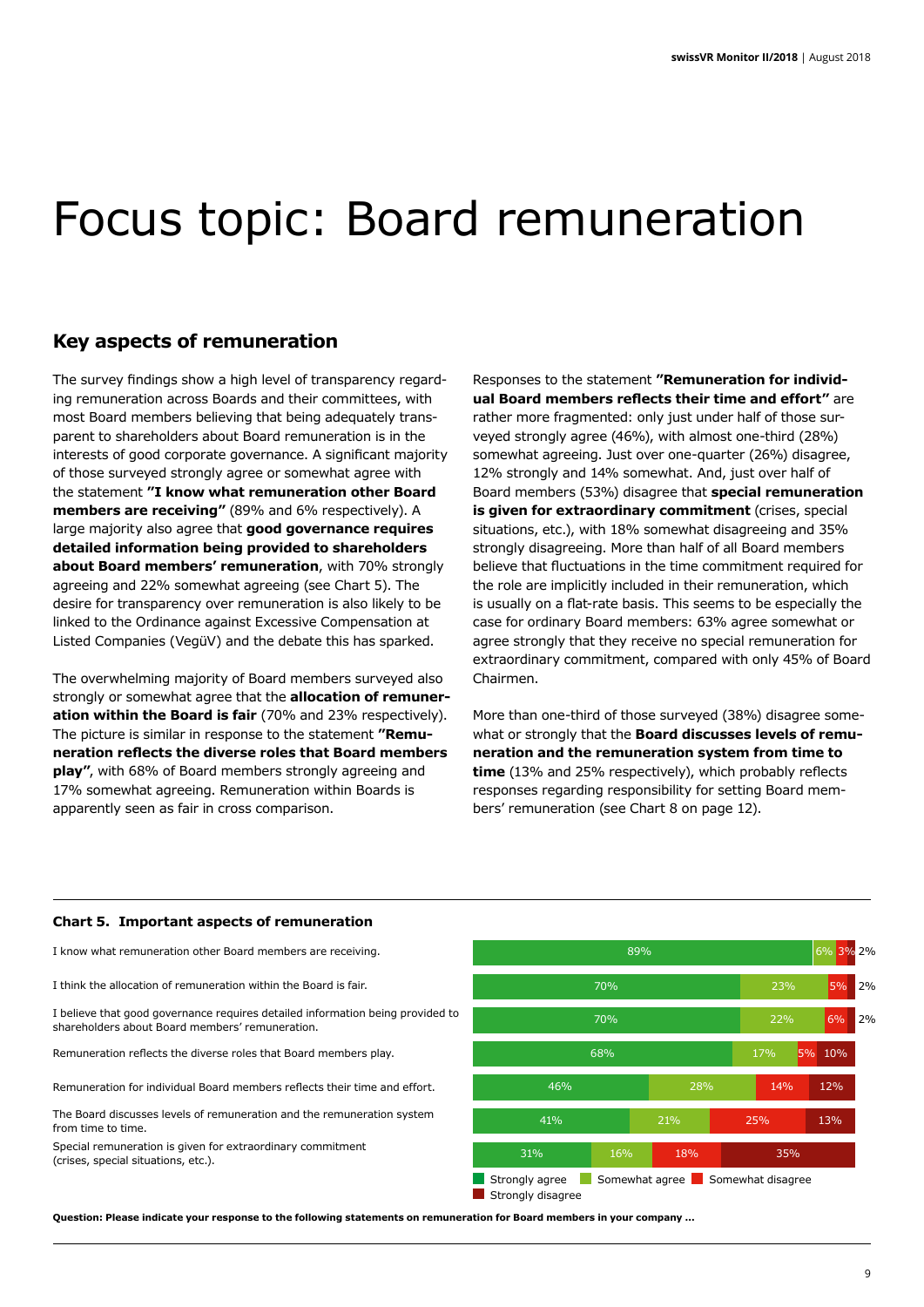### **Criteria determining remuneration**

In response to the question as to which 5 out of 15 listed **criteria determining Board remuneration** are most important, two-thirds (67%) of Board members surveyed cite the **time spent on Board activities**. The second and third most commonly cited criteria are the **extent of Board members' responsibility and risk** (48% of those surveyed) and the **demands on Board members** (experience, expertise and networks) (42%) (see Chart 6).

Analysis of the most commonly cited criteria by company size reveals that time spent on Board activities is rather less important for Board members in small companies (60%) than for Board members of medium-sized and large companies (73% in both categories). Moreover, Board members in large companies are more likely than those in small and medium-sized companies to cite responsibility and risk, and the demands made on them as major criteria for determining their remuneration.

Around one-third of those surveyed also cite each of the following as among the five most important criteria: **fair remuneration within the Board** (33%), the **complexity of the company** (31%), **comparability with other companies** (31%), **justifiability of remuneration to external parties** (31%) and the **company's size and financial strength** (31%).

Less frequently cited criteria are **affordability for the company** (22% of those surveyed) and the **company's business success** (20%).

The other possible criteria are perceived as being of only minor importance in determining Board members' remuneration and are rarely cited among respondents' top five criteria. They are not listed in Chart 6 but include: the individual performance of Board members (16% of those surveyed), the relationship between Board members' remuneration and management pay (13%) and the attractiveness of the company to high-calibre Board members (3%).



#### **Chart 6. Criteria determining remuneration (top 10)**

**Question: Which criteria you do think are most important in determining remuneration for Board members? (Please select up to 5 criteria.)**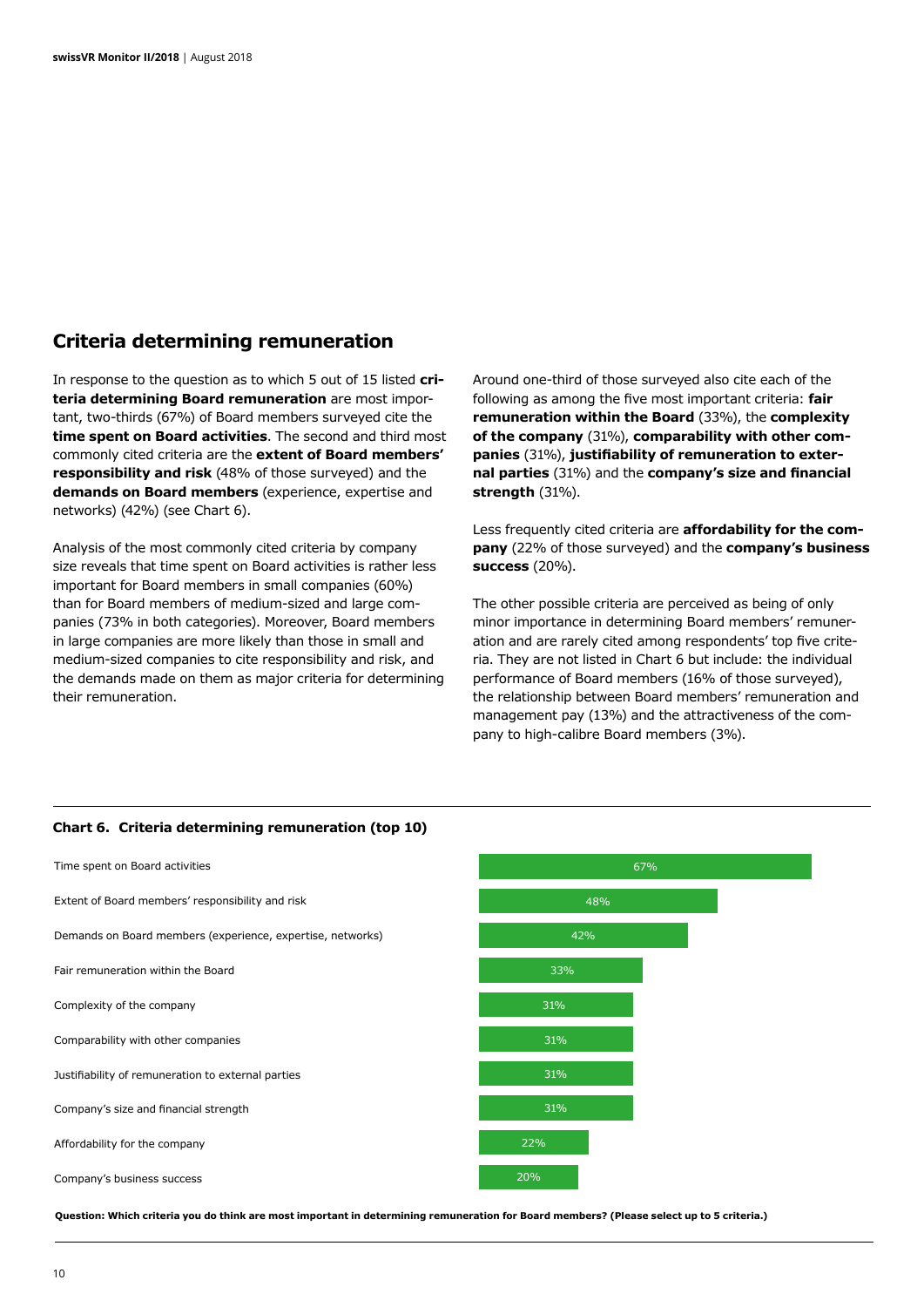### **Level of remuneration and responsibility for proposing remuneration levels**

The wide diversity of the Board members surveyed is reflected in the range of their remuneration. 11% of those surveyed receive less than CHF 5,000 for their mandate and 15% receive more than CHF 100,000. The remaining 74% receive remuneration at levels in between these two extremes (see Chart 7).

The size of the sample limited more in-depth analysis of the **level of remuneration** declared by Board members broken down by a range of criteria (role on the Board, company size and sector, listed/unlisted company, time spent on Board activities). Chart 7 analyses the findings by company size, though not by role on the Board.

Our analysis shows that just over half (54%) of the 114 Board members representing small companies (those with fewer than 50 employees) receive remuneration of less than CHF 15,000, a markedly higher proportion than the average of all respondents (32%). In comparison, just 28% of the 97 Board members in medium-sized companies (those with between 50 and 249 employees) receive this level of remuneration, and the proportion is lower still for the 98 Board members in large companies (those with 500 or more employees), where only 10% receive less than CHF 15,000.

This picture is reversed for higher levels of remuneration (CHF 50,000 or more). Just 8% of the 114 Board members representing small companies receive this level of remuneration, a markedly lower proportion than the average of all respondents (31%). Of the 97 Board members in medium-sized companies, the proportion is 19%, while for those in large companies, it is more than twice the average, at 69%.

Board members were also asked whether the level of remuneration was an important factor in accepting a Board mandate. 81% of those surveyed disagreed somewhat or strongly (47% and 34% respectively), while for the remaining 19% of Board members surveyed, this criterion is somewhat or very important (6% and 13% respectively).

Listed companies are bound by legislation on remuneration for Board members, including the Ordinance against Excessive Compensation at Listed Companies (VegüV), which imposes obligations on companies to have remuneration approved at the highest level by the General Meeting, to convene a compensation committee, etc. This means that unlisted companies have significantly more latitude in determining remuneration.

### **Chart 7. Total level of remuneration**



**Question: Approximately what total level of remuneration do you receive for your work on the Board of Directors?**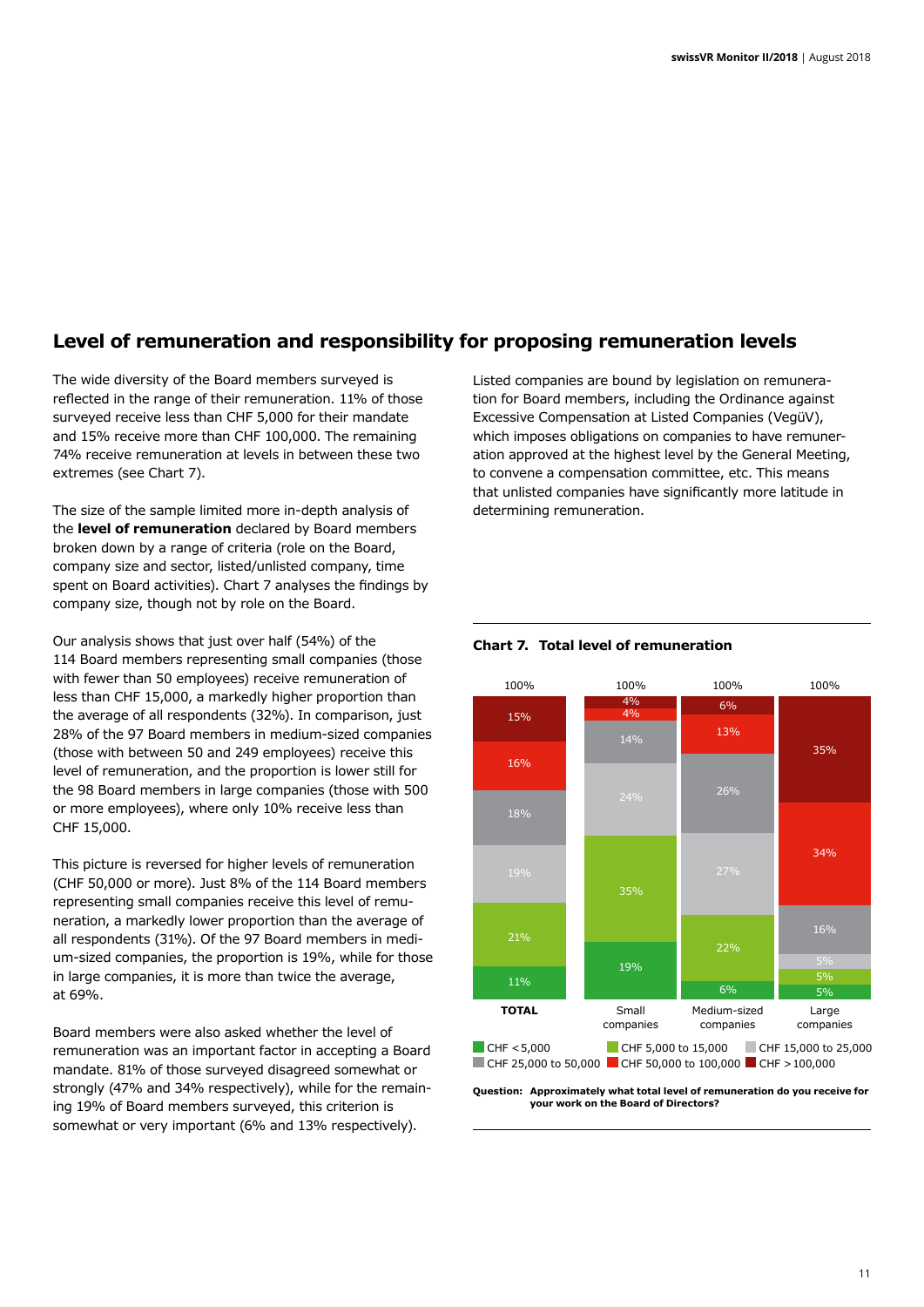The swissVR Monitor survey asked Board members who within their company is responsible for **proposing levels of remuneration**. The responses to this question are difficult to interpret because not all respondents distinguished clearly between responsibility for proposing the level of remuneration and responsibility for making the decision.

As Chart 8 shows, just under half of all Board members surveyed (47%) indicated that the shareholders are responsible for proposing the level of remuneration: more specifically, 23% said that responsibility lies with the **majority shareholder or owner of the company**, 6% with the **shareholders' committee** and 18% with the **General Meeting (shareholders)**.

In the remaining 48% of cases, responsibility for proposing Board members' remuneration lies with the Board of Directors itself. In 26% of cases, the **entire Board of Directors** is responsible; in 12%, it is the **compensation committee**; and in the remaining 10% of cases, responsibility lies with the **Chairman of the Board**. It should be noted that (major) shareholders also, of course, have seats on the Board of Directors.

In a small minority of cases (5%), Board members' remuneration is proposed in some other way, such as being determined by the national or regional (cantonal) government, or by applying cantonal criteria for payments for each meeting attended.

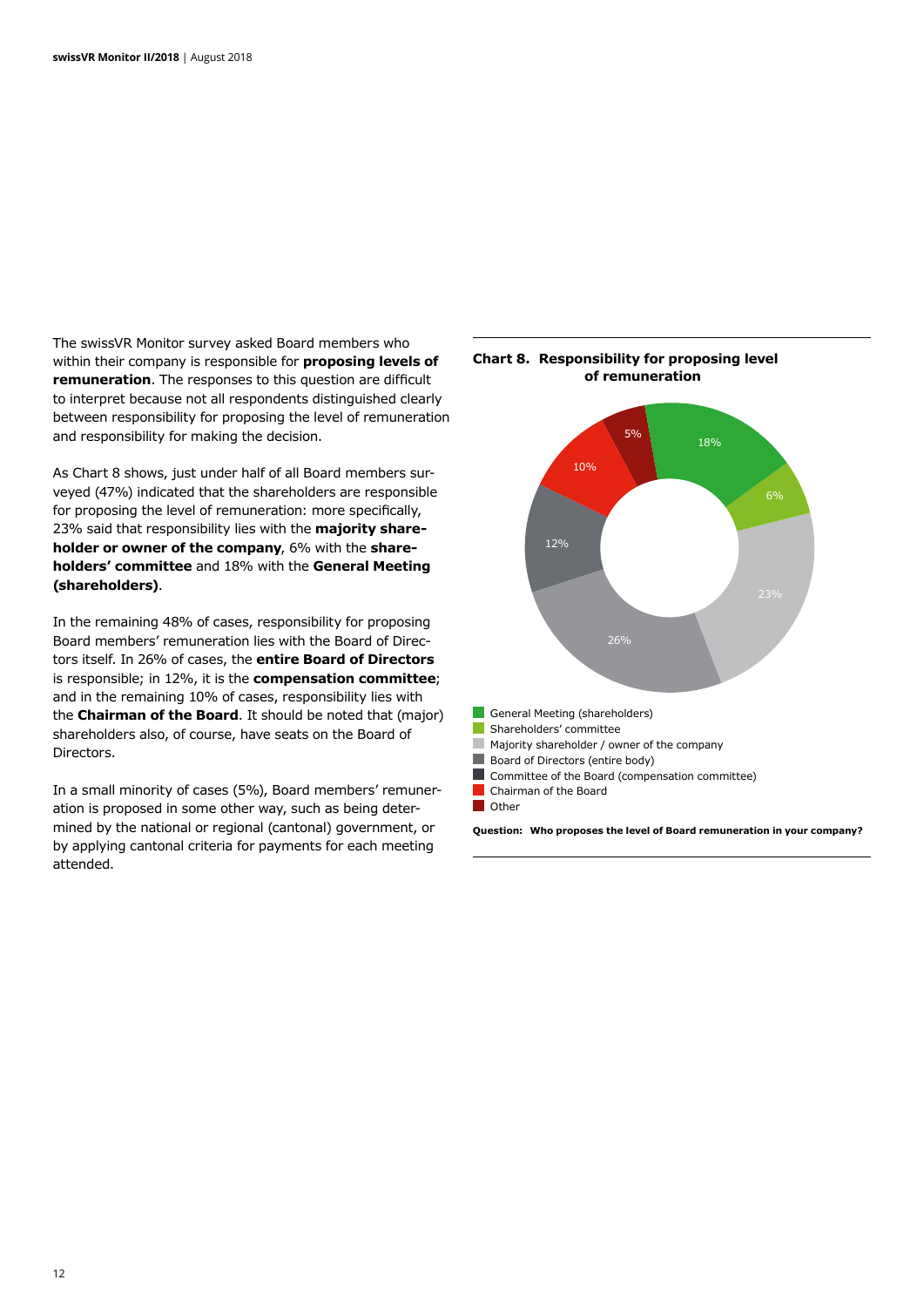### **Remuneration models and types of payment**

The survey findings show that remuneration models for Board members are simple and pragmatic. Almost three in five Board members surveyed (57%) receive a **flat-rate annual payment**, which normally reflects the individual's role on the Board and the time they spend on Board activities (see Chart 9, Model 1). A further one in five Board members (22%) receive a **flat-rate annual payment plus payment for each meeting they attend** (18%) or a **payment only for each meeting attended** (4%) (Model 2).

Around one Board member in ten (9%) receives a **variable component based on company results** over and above their flat-rate payment (7%) or payment for each meeting attended (2%) (Model 3).

A further 12% of Board members surveyed indicated other methods of remuneration: 3% are paid **according to actual time spent** on the role; 3% are paid **via their salary for other company roles**; 2% receive **only shares or share options** and 3% receive **no remuneration**.





**Question: How are you remunerated for your work on the Board of Directors?**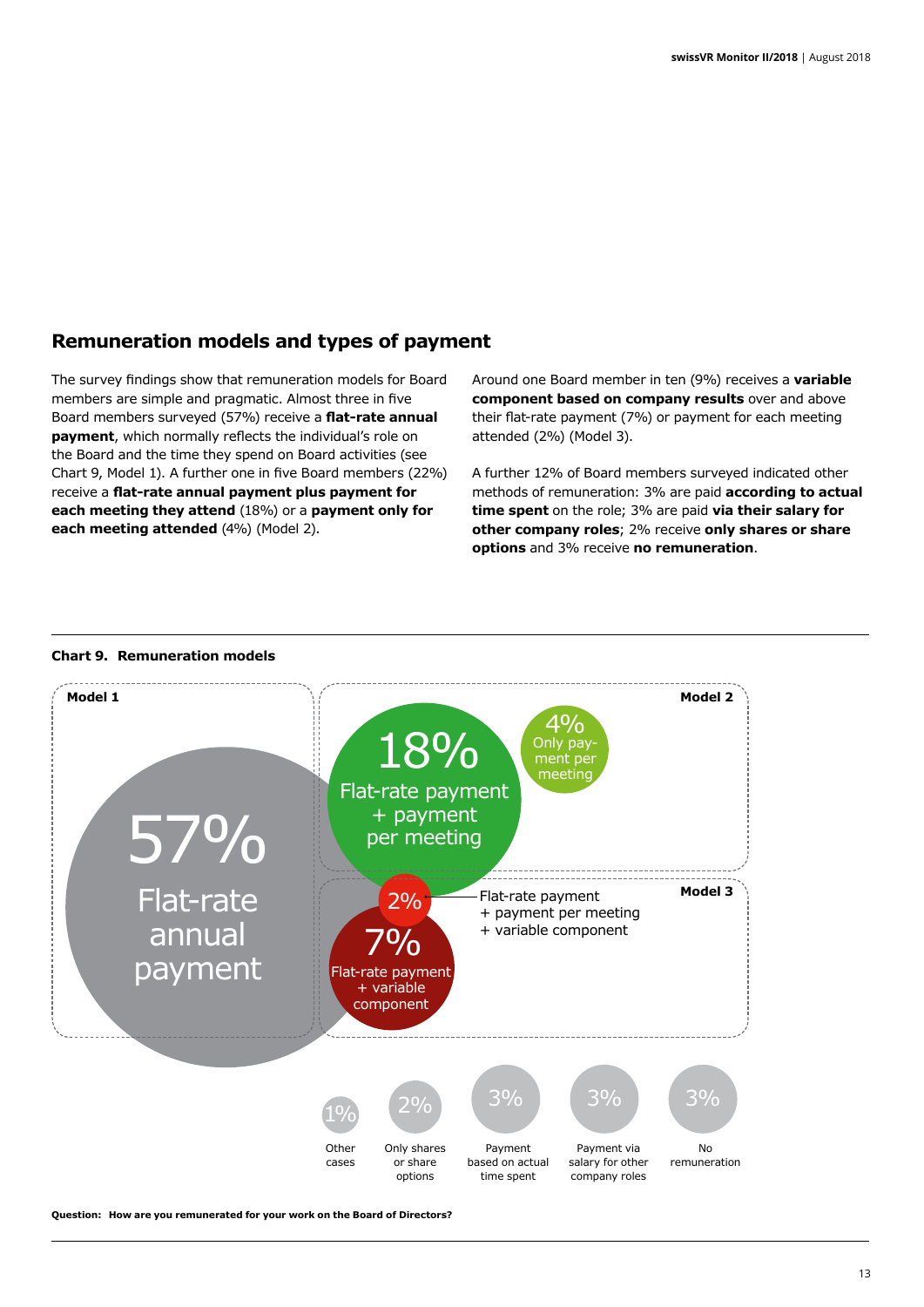It is also interesting that only two Board members in five (42%) are explicitly reimbursed for expenses, with around half receiving a flat-rate payment (23%) and slightly fewer reimbursement on the basis of actual expenses (19%). It can be assumed that in the case of the remaining 58%, expenses are implicitly included in Board remuneration.

Only around 9% of those surveyed receive a variable remuneration component dependent on company results, reflecting the rules on corporate governance, which stipulate that Board members' remuneration should not involve the same incentive mechanisms as apply to management remuneration. Some observers also believe that Board members should not receive remuneration based on (short-term) company performance but should be acting in the best interests of the company and that their remuneration should not therefore be based on company success. Where it is, the basis should be the business's long-term success, since members of the Board of Directors are responsible for strategy and the company's long-term performance.

A long-term incentive of this kind can take the form of having part of a Board member's remuneration made via blocked shares. 12% of those surveyed receive part of their remuneration in the form of shares and 3% in the form of share options. In the majority of cases, this concerns listed companies (15% of respondents). In the case of unlisted companies (except some start-ups), it is often not a sensible option for owners to expand the shareholder base by using shares as Board member remuneration. However, remuneration components in the form of discounted company products or services may be a sensible option. 5% of those surveyed receive such discounts as (part of) their remuneration.

The system of flat-rate remuneration allows to reflect the varying additional roles occupied by Board members, including Chairman or Deputy Chairman or a committee member or Chair. However, remuneration seldom reflects the actual time and effort involved in such roles or the value to the company. Just 3% of those surveyed report that their remuneration depends on their actual performance, although some respondents appear to have taken this to mean time spent on the role.

This could be attributed to the difficulty in effectively measuring the work an individual Board member actually does or the value it adds to the company. Moreover, where a Board member does not perform as expected, it could be preferable for that individual to resign their mandate rather than have their remuneration reduced.

For more than half of those surveyed (54%), **payment** is made directly to the Board member with social security contributions deducted (AHV/IV/ALV/EO/FAK) (see Chart 10). A further 12% also receive their payment net, not only of social security contributions but also of contributions to the company pension scheme.

Just under one-quarter of Board members (23%) receive payment via their own company (GmbH/AG) including VAT, while in 6% of cases, payment is made to the Board member's employer.

#### **Chart 10.Type of payment**



 Direct payment, with social security contributions deducted (AHV/IV/ALV/EO/FAK)

- Direct payment, with social security contributions (AHV/IV/ALV/EO/FAK) and contributions to company pension scheme deducted
- Payment to my own company (GmbH/AG), including VAT
- **Payment to my employer (third party), including VAT**
- Other

**Question: How do you receive payment?**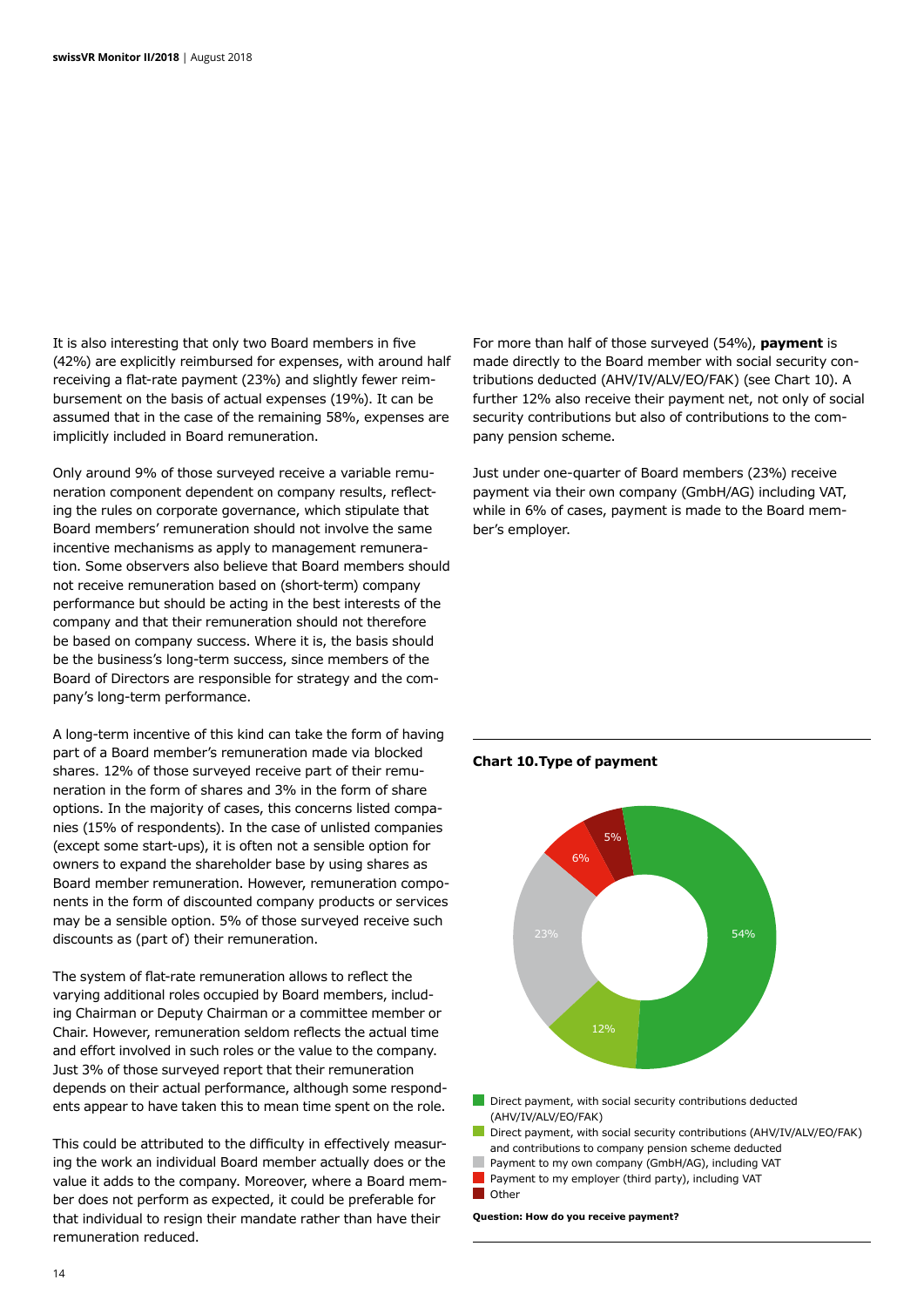Overall, the findings reveal a very diverse picture in relation to remuneration. This is not surprising given the wide variation in time commitment, responsibility and risk, and workload. Respondents also report holding a range of functions within their Board (35% as Chairman of the Board, for example, and 7% as a Board delegate). A significant majority of Board members surveyed favour certain priorities in relation to remuneration. For instance, most Boards seek to be very transparent with regard to shareholders and also believe that the level of remuneration should be determined by factors including the role an individual member plays and his or her time commitment to the role. The overall picture also reflects a preference for remuneration models that are as simple as possible, with a flat-rate annual payment and, possibly, payment for each meeting attended.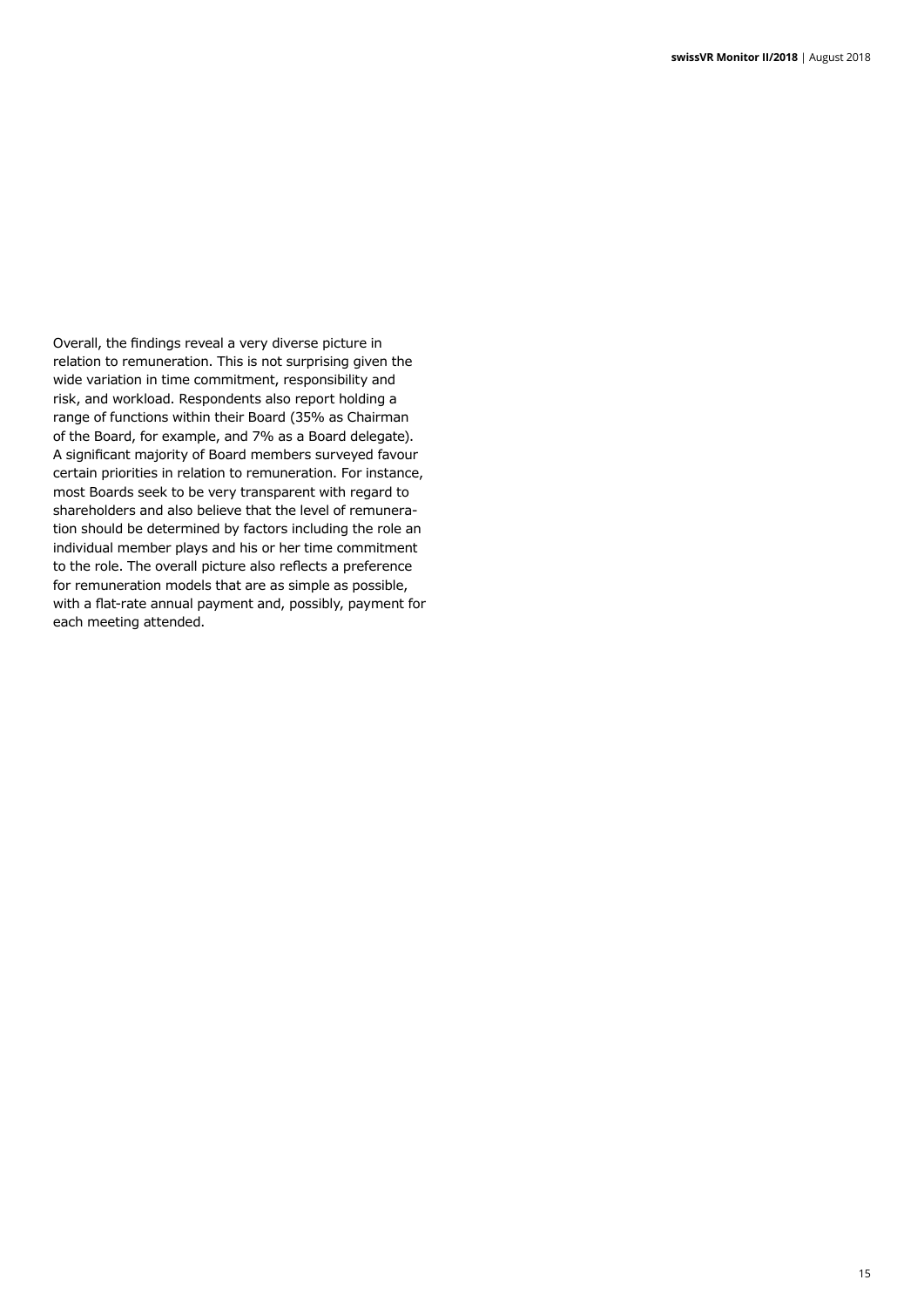# Interview with Karin Lenzlinger Diedenhofen

″The responsibility, the professionalism and the scope of tasks of Board members have increased significantly."

### **swissVR asked experienced Board member Karin Lenzlinger Diedenhofen to comment on the findings of the swissVR Monitor II/2018.**

**swissVR**: Our survey results show that the annual time spent on Board activities varies markedly between Board members. In your experience, what are the main areas Board members spend their time on?

**Karin Lenzlinger Diedenhofen**: I think the main drivers definitely include evaluating and collaborating on strategy and key trends, as well as HR and leadership issues. Board members also need to monitor and evaluate how the business is doing, as part of which they should ideally be holding additional meetings with senior managers and external colleagues from the sector to deepen their expertise. In addition, they need to be evaluating complex projects in connection with restructuring as well as risks and crises; unfortunately, evaluation of risk and compliance is a major requirement in the financial sector.

**swissVR**: Two-thirds of those surveyed believe that the time they spend on Board activities is the most important criterion for determining their remuneration. Half believe that responsibility and risk is another important criterion. Which criteria do you consider most important?

**Karin Lenzlinger Diedenhofen**: I think remuneration should be based primarily on a definition of the responsibilities a Board member has that may influence his or her time commitment (such as the number of meetings), the size of the company (which can have an indirect influence on responsibilities), the individual's role on the Board, including participation in committee work and comparability with remuneration for the management team. The company's general profitability might also have a minor importance.

**swissVR**: The overwhelming majority of those surveyed believe that remuneration within their Board is fair. Have you found instances of unfair allocation across a Board or, at least instances where members perceived the allocation as unfair, for example because individual members receive the same remuneration for very different levels of time commitment and involvement?

#### **Dr. Karin Lenzlinger Diedenhofen** was CEO of



Lenzlinger Söhne AG, a fifth-generation traditional family business, between 1999 and 2015. Since 2015, she has been a delegate of the Board of Directors. With doctorates from the Boston University and the University of St. Gallen, Dr. Lenzlinger Diedenhofen is Vice-Chair of the Board

of the SV Group AG, President of Zürcher Oberland Medien AG and a member of the Board of Bank Linth LLB AG and MCH Group AG. As President of the Zurich Chamber of Commerce, a member of the Board of economiesuisse (the umbrella organisation of the Swiss economy), Vice-President of the Swiss parquet flooring industry and a delegate to bauenschweiz (the umbrella organisation for the construction industry in Switzerland), she is also involved in a range of associations and organisations.

**Karin Lenzlinger Diedenhofen**: Yes, I have seen Boards where that was the case and the issue needed to be addressed. However if changes have not been made, it had often an impact on the composition of the Board.

**swissVR**: Who do you think should be responsible for proposing levels of remuneration for Board members? And who should take the final decision?

**Karin Lenzlinger Diedenhofen**: If there is a compensation committee, it should propose the level of remuneration. Otherwise, the proposal should come from the Chairman of the Board. It makes great sense to have external benchmarking. And the entire Board of Directors should then be responsible for making the decision.

**swissVR**: In your experience, have the role and responsibilities of the compensation committee changed over the past few years?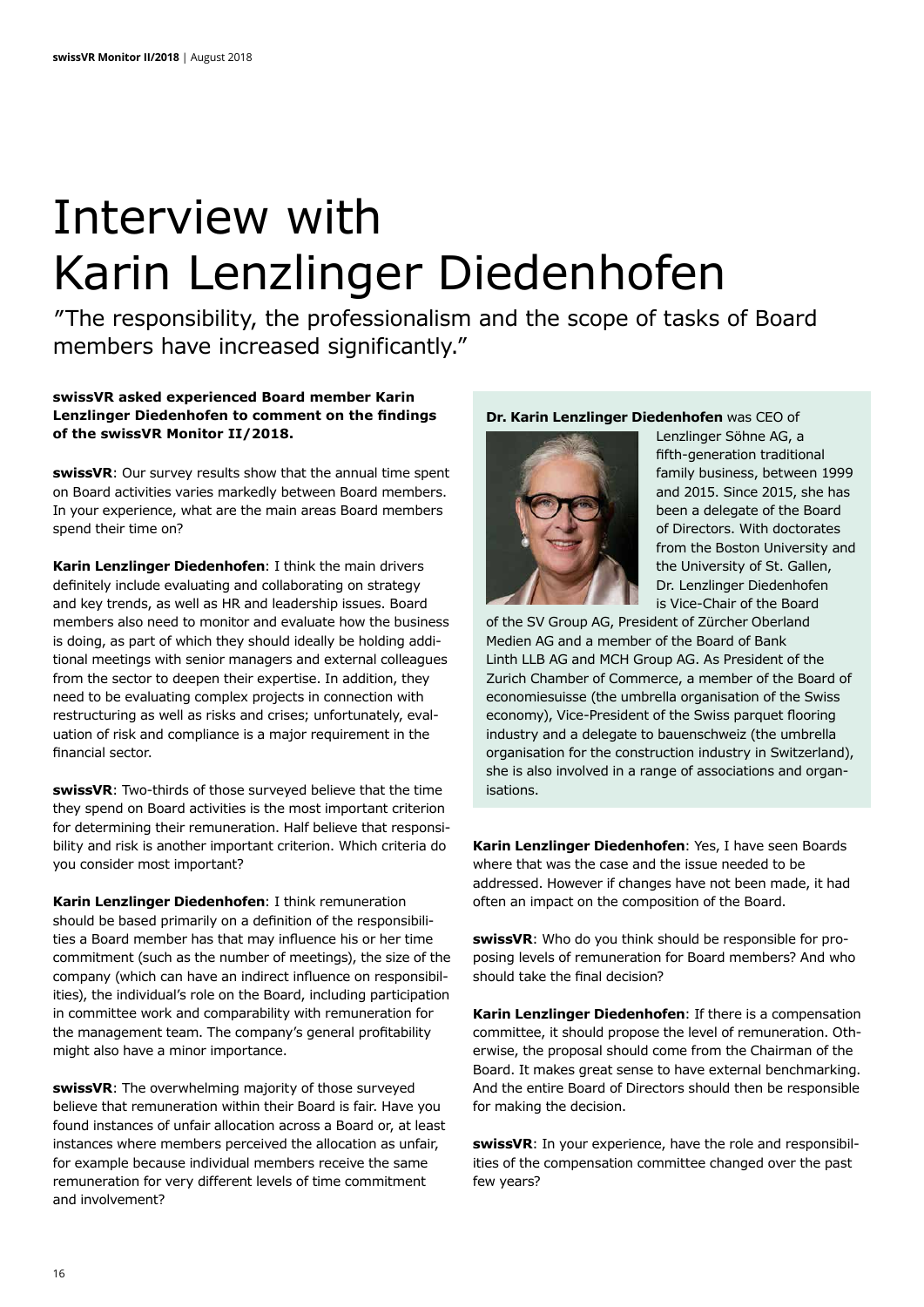**Karin Lenzlinger Diedenhofen**: Yes, definitely. The responsibility, the professionalism and the scope of tasks of Board members have increased significantly. In some cases, the compensation committee has been transformed into an HR committee and now decides on the full range of HR strategy.

**swissVR**: More than half of the Board members surveyed receive a flat-rate payment for their work on the Board, with 18% also receiving payment for each meeting they attend. Very few receive their remuneration on the basis of the company's business success or their own individual performance. Do you think that is the right approach?

**Karin Lenzlinger Diedenhofen**: Yes, I do think that is the right approach. However, I would prefer a smaller payment per meeting, rather than a single flat-rate payment.

**swissVR**: Do you see differences between large and small companies in terms of Board remuneration (remuneration components, payment setting, incentive systems, etc.)?

**Karin Lenzlinger Diedenhofen**: Not in general terms, no. However, as I said, the level of remuneration is influenced by a range of factors, so they vary widely.

**swissVR**: Is Board remuneration in family businesses a special case? What factors apply to family businesses?

**Karin Lenzlinger Diedenhofen**: In principle, family businesses are no different from any other. However, the Boards of small family businesses may have specific roles, which might be reflected in remuneration levels.

**swissVR**: Most of the Board members surveyed welcome transparency about remuneration in relation to shareholders as part of good corporate governance. Do you think this signals a shift towards greater transparency as a result of prominent examples of very high remuneration over recent years?

**Karin Lenzlinger Diedenhofen**: I think that's generally true, but the structure and size of the company and of the shareholder body determine how much transparency is necessary and meaningful.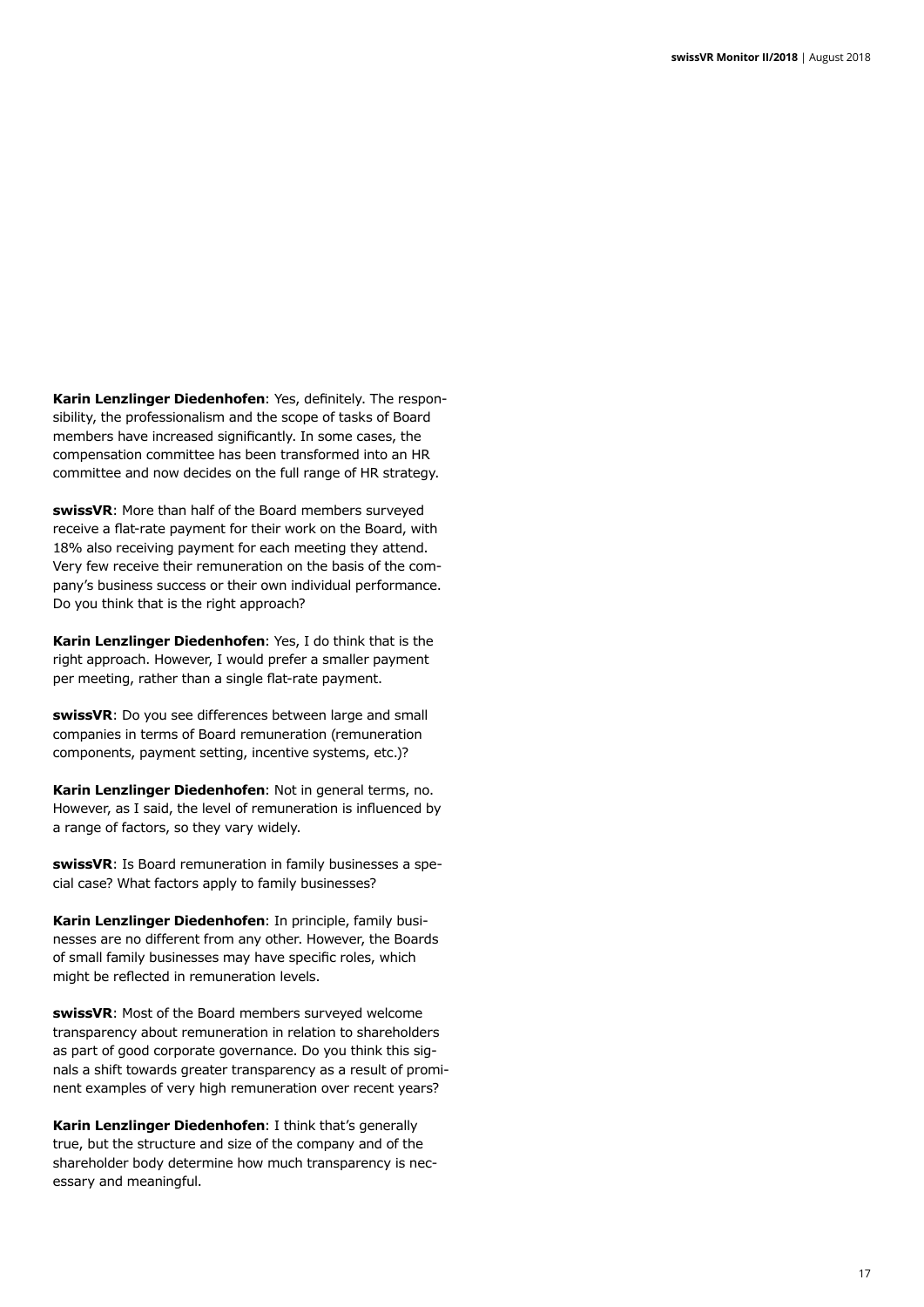# **Notes**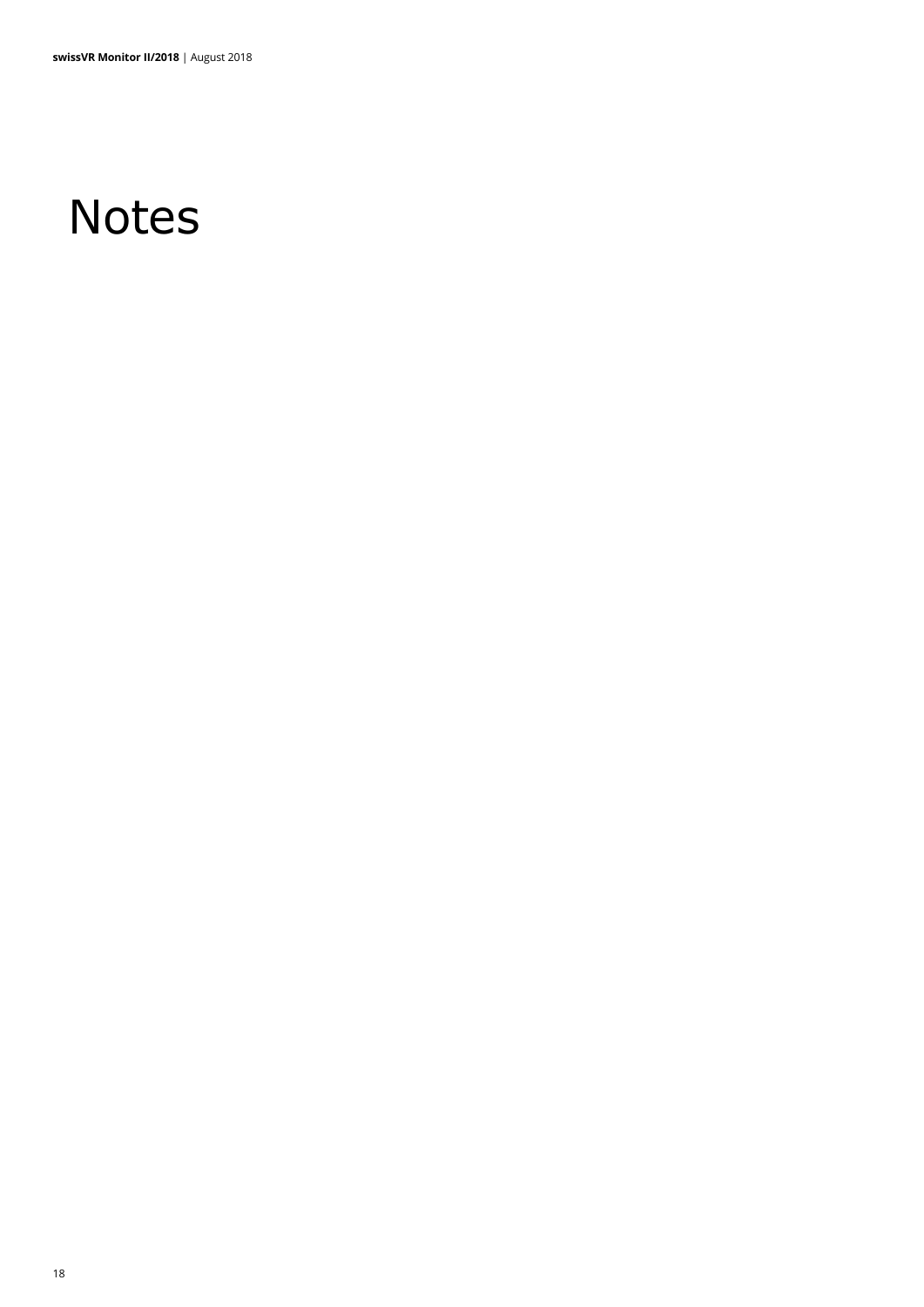# Contacts and authors

### **swissVR**

**Cornelia Ritz Bossicard** President swissVR +41 41 757 67 11 cornelia.ritz@swissvr.ch

**Felix Schmutz** Chief Executive swissVR +41 41 757 67 27 felix.schmutz@swissvr.ch

### **Deloitte AG**

**Reto Savoia** Vice Chairman & Deputy CEO Deloitte Switzerland +41 58 279 60 00 rsavoia@deloitte.ch

**Dr. Michael Grampp** Chief Economist and Head of Research, Communication & Digital +41 58 279 68 17 mgrampp@deloitte.ch

**Dr. Philipp Merkofer** Senior Research Analyst +41 58 279 60 46

pmerkofer@deloitte.ch

### **Hochschule Luzern**

**Prof. Dr. Christoph Lengwiler**

Lecturer at the Institute of Financial Services Zug (IFZ), Lucerne University of Applied Sciences and Arts and Vice-President swissVR +41 41 757 67 51 christoph.lengwiler@hslu.ch

Cover: istock.com

This publication has been written in general terms and we recommend that you obtain professional advice before acting or refraining from action on any of the contents of this publication. Deloitte AG accepts no liability for any loss occasioned to any person acting or refraining from action as a result of any material in this publication.

Deloitte AG is an affiliate of Deloitte NWE LLP, a member firm of Deloitte Touche Tohmatsu Limited, a UK private company limited by guarantee ("DTTL"). DTTL and each of its member firms are legally separate and independent entities. DTTL and Deloitte NWE LLP do not provide services to clients. Please see www.deloitte.com/ch/about to learn more about our global network of member firms.

Deloitte AG is an audit firm recognised and supervised by the Federal Audit Oversight Authority (FAOA) and the Swiss Financial Market Supervisory Authority (FINMA).

© 2018 swissVR, Deloitte AG and Hochschule Luzern. All rights reserved.